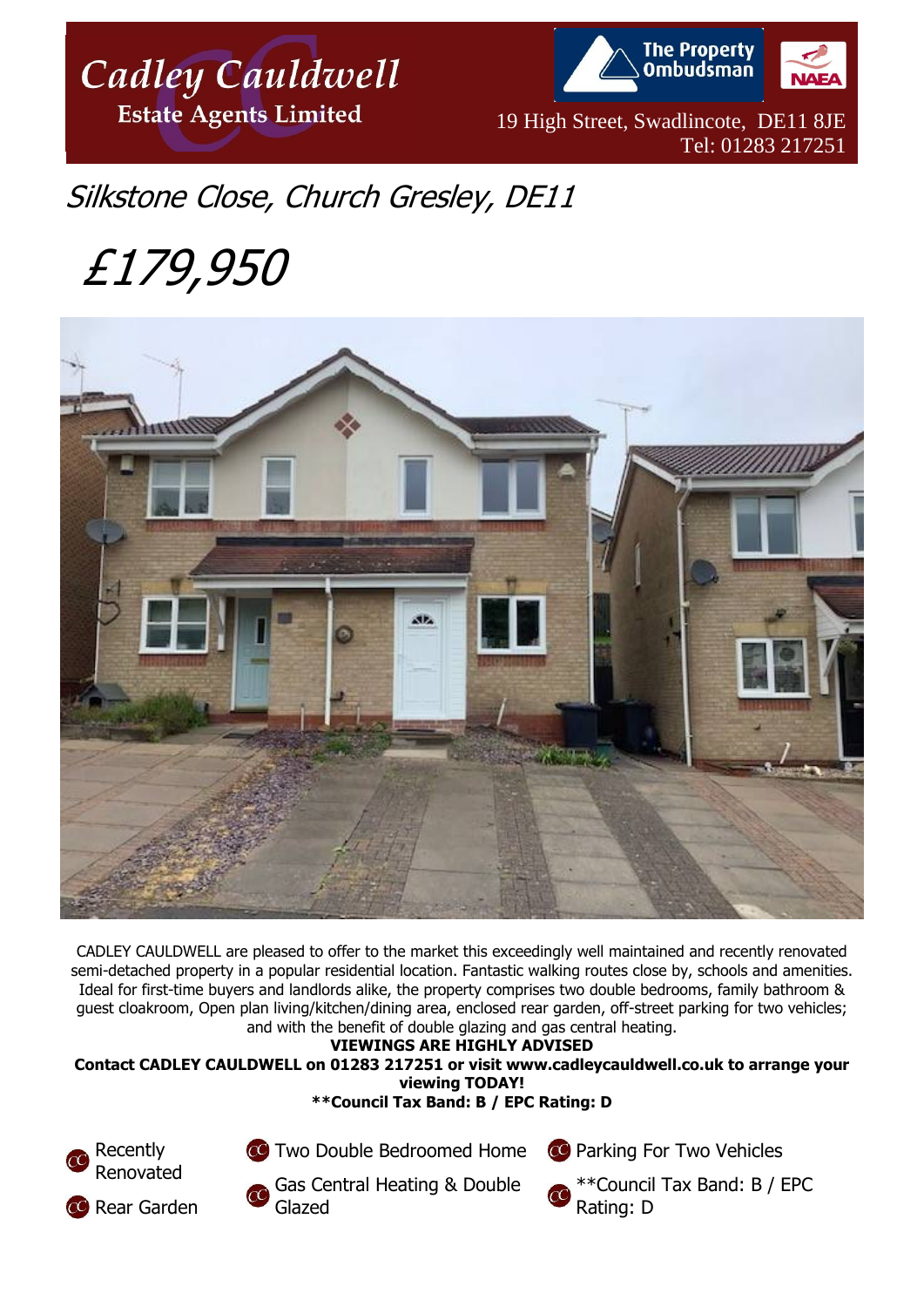## Silkstone Close, Church Gresley, DE11

#### **Directions**

From Sainsbury's island head south onto Civic Way, take the first left onto West Street, continue onto Alexandra Road, Church Avenue and Wilmot Road, at cross roads take a left onto York Road, then take a right onto Coppice Side, at island take the third exit onto Common Road, then take a left onto Thorpe Downs Road, then take the second right onto Silkstone Close, follow the road around to the Right and the property can be found on the right-hand side clearly displaying one of our for sale boards. SAT NAV USERS POSTCODE: DE11 9PE

#### **IMPORTANT INFORMATION**

\*\*Mortgage advice is available within our office\*\*

#### **GROUND FLOOR**

**Porch** 2'10" x 6'8" (0.86m x 2.03m)

**Open Plan Living and kitchen** 23'5" x 12'6" (7.14m x 3.81m)

**Guest Cloakroom** 4'8" x 2'4" (1.42m x 0.71m)

#### **FIRST FLOOR**

**Bedroom One** 8'1" x 12'6" (2.46m x 3.81m)

**Bedroom Two** 8'2" x 12'0" (2.49m x 3.66m)

**Bathroom** 6'4" x 6'0" (1.93m x 1.83m)